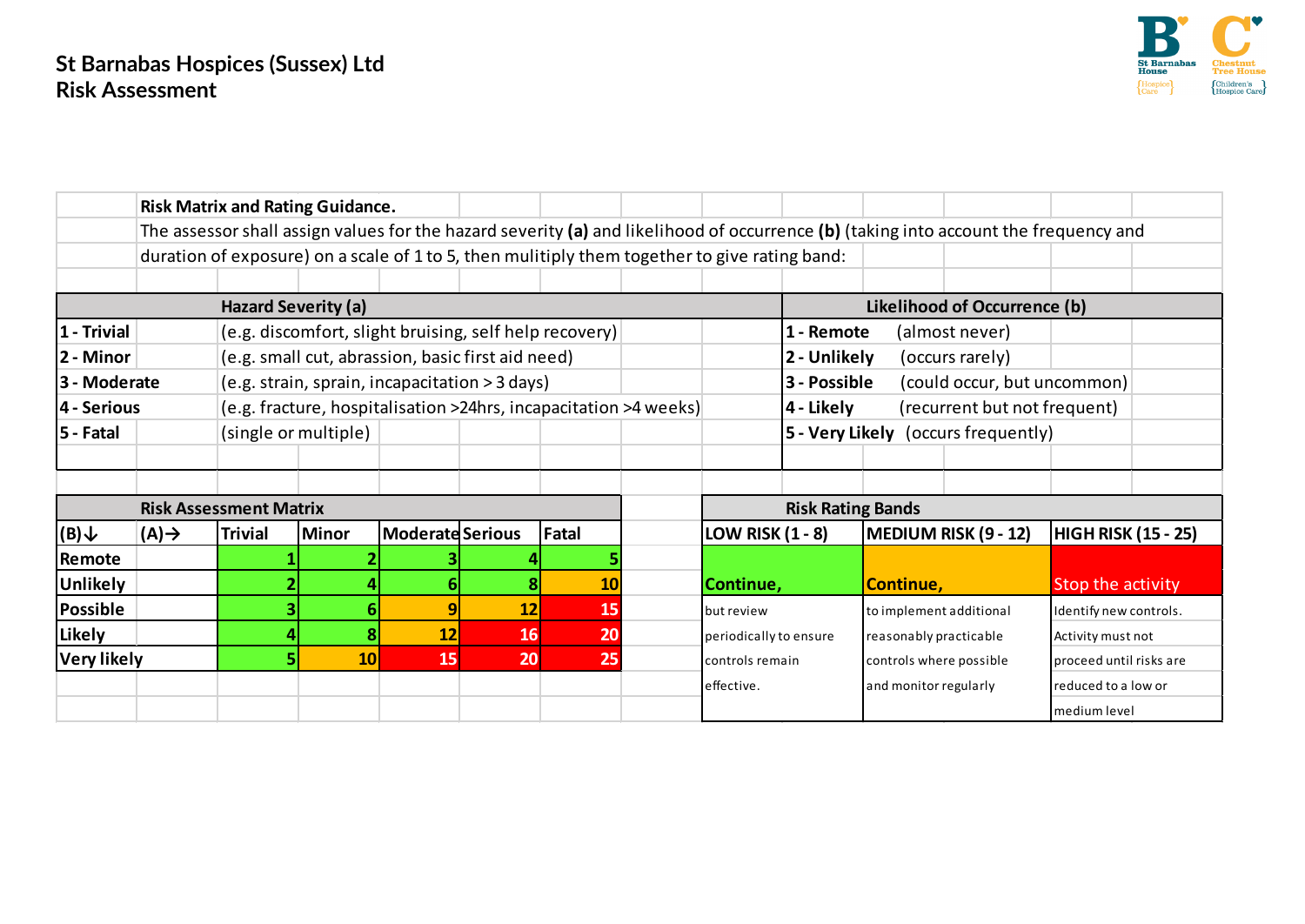

# **Risk Assessment for St Barnabas Hospices (Sussex) Ltd.**

## **Assessment carried out by: John Hodges Date assessment carried out: 19/10/2020**

# **Location: Chestnut Tree House What is being assessed: Covid Environment Department responsible for assessment: Compliance**

| <b>Hazards</b>                                     | <b>Potential Harm and</b><br>who may be harmed                                                                           | <b>Existing</b><br>measures                                                                                                                                                                                                | <b>Hazard</b><br><b>Severity</b> | <b>Likelihood</b><br><b>of</b><br><b>Occurrence</b> | <b>Risk</b> | <b>Additional</b><br><b>Controls/Actions</b><br><b>Required</b>                                                                                                                                                  | <b>Person</b><br><b>Responsible</b> | <b>Action</b><br>Date | <b>Completed</b> | <b>Signature</b> |
|----------------------------------------------------|--------------------------------------------------------------------------------------------------------------------------|----------------------------------------------------------------------------------------------------------------------------------------------------------------------------------------------------------------------------|----------------------------------|-----------------------------------------------------|-------------|------------------------------------------------------------------------------------------------------------------------------------------------------------------------------------------------------------------|-------------------------------------|-----------------------|------------------|------------------|
| <b>Virus transmission</b><br>in open office areas. | Getting or spreading<br>coronavirus<br>All staff using open plan office<br>areas and offices with multiple<br>occupancy. | Getting or<br>spreading<br>coronavirus<br>All staff using<br>open plan office<br>areas and offices<br>with multiple<br>occupancy.                                                                                          | $\overline{2}$                   | 3                                                   | 6           | People displaying<br>symptoms should not go<br>to work. 2m distancing<br>currently in place. If this<br>cannot be achieved, then<br>1m plus with mitigating<br>actions. Guidance on PPE<br>Raise more awareness. | All line<br>managers                | 14/07/20              | 14/07/20         | <b>JCH</b>       |
| <b>Commuting to work</b>                           | Getting or spreading<br>coronavirus                                                                                      | Encourage cycling,<br>walking, running<br>or car.<br><b>Public transport</b><br>difficult for CTH.                                                                                                                         |                                  | 3                                                   | 6           | Staff need to be aware<br>and keep updated with<br>national guidance                                                                                                                                             | All line<br>managers                | 14/07/20              | 14/07/20         | <b>JCH</b>       |
| <b>Working from</b><br>home/ lone working          | Could create psychological<br>concerns with staff                                                                        | Have regular keep<br>in touch meetings/<br>calls with people<br>working from<br>home to talk<br>about any work<br>issues.<br>Talk openly with<br>workers about the<br>possibility that<br>they may be<br>affected and tell | $\overline{2}$                   | 3                                                   | 6           | Managers to be aware of<br>their staff needs and<br>requirements. Regular<br>contact advised.                                                                                                                    | All line<br>managers                | 14/07/20              | 14/07/20         | <b>JCH</b>       |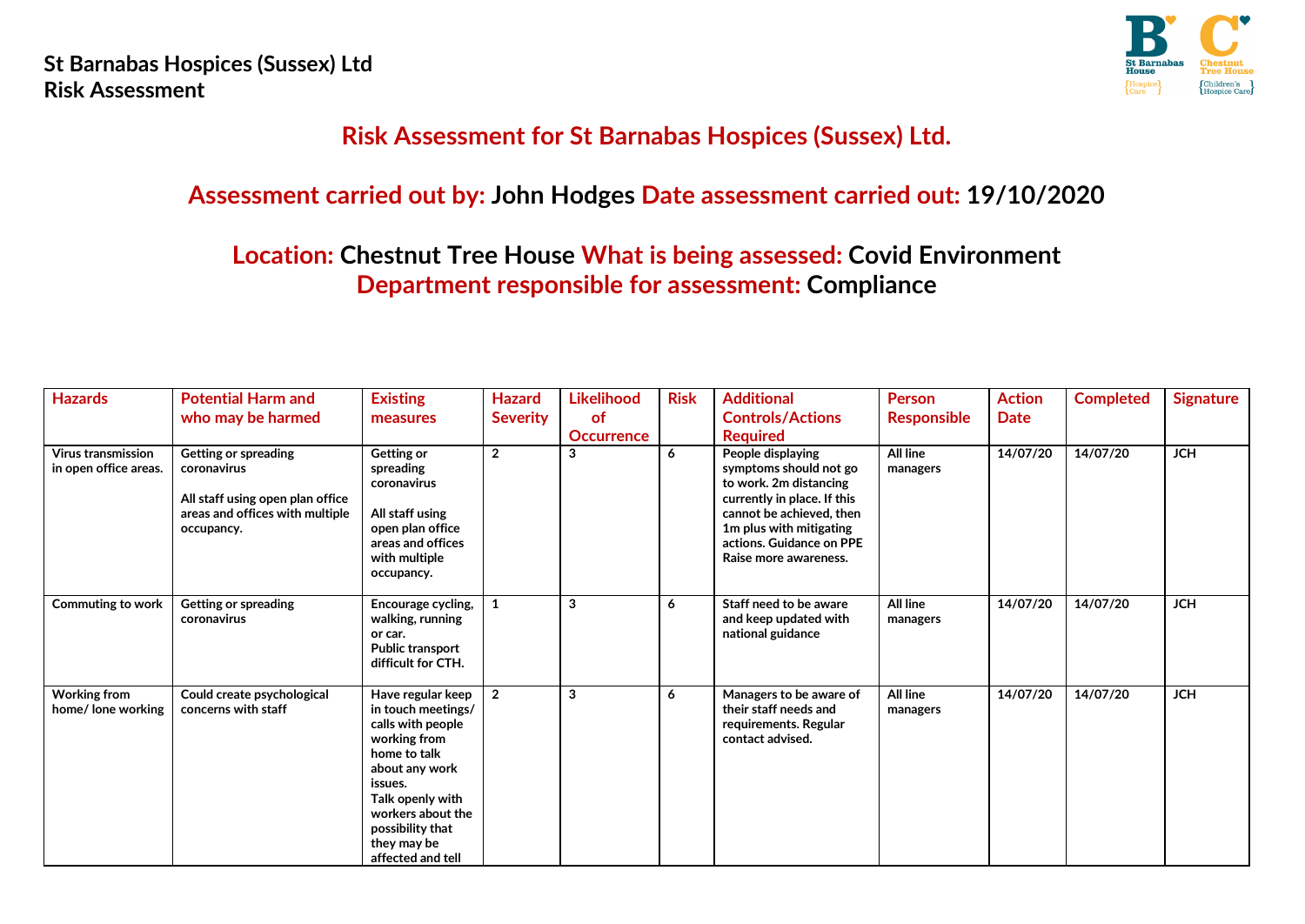

|                                                             |                                            | them what to do<br>to raise concerns<br>or who to go to so<br>they can talk<br>things through.<br>Involve workers in<br>completing risk<br>assessments so<br>they can help<br>identify potential<br>problems and<br>identify solutions.<br>Keep workers<br>updated on what<br>is happening so<br>they feel involved<br>and reassured.<br>Discuss the issue<br>of fatigue with<br>employees and<br>make sure they<br>take regular<br>breaks, are<br>encouraged to<br>take leave, set<br>working hours to<br>ensure they aren't<br>working long |                |              |   |                                                                                                                                                                                              |                                                                     |          |          |                  |
|-------------------------------------------------------------|--------------------------------------------|-----------------------------------------------------------------------------------------------------------------------------------------------------------------------------------------------------------------------------------------------------------------------------------------------------------------------------------------------------------------------------------------------------------------------------------------------------------------------------------------------------------------------------------------------|----------------|--------------|---|----------------------------------------------------------------------------------------------------------------------------------------------------------------------------------------------|---------------------------------------------------------------------|----------|----------|------------------|
| Virus transmission<br>through unclean<br>surfaces and hands | <b>Getting or spreading</b><br>coronavirus | <b>Sterilizing stations</b><br>and wipes are<br>strategically<br>placed for all to<br>use. Cleaning<br>schedules to be<br>made visible.                                                                                                                                                                                                                                                                                                                                                                                                       | $\overline{2}$ | $\mathbf{3}$ | 6 | <b>Revised cleaning</b><br>schedules in place for all<br>areas and adequate<br>supplies of wipes and<br>sterilizing products are<br>monitored daily.<br>Appropriate chemicals to<br>be used. | All line<br>managers                                                | 14/07/20 | 14/10/20 | <b>JCH</b>       |
| Use of company<br>vehicles                                  | <b>Getting or spreading</b><br>coronavirus | Independent covid<br>risk assessment<br>has been carried<br>out, identifying<br>appropriate<br>cleaning<br>requirements for<br>vehicles.                                                                                                                                                                                                                                                                                                                                                                                                      | $\overline{2}$ | $\mathbf{3}$ | 6 | Independent covid<br>transport risk assessment<br>has been created and<br>updated when necessary.                                                                                            | All departments<br>using fleet<br>vehicles.<br><b>Fleet Manager</b> | 14/07/20 | 14/10/20 | $\overline{JCH}$ |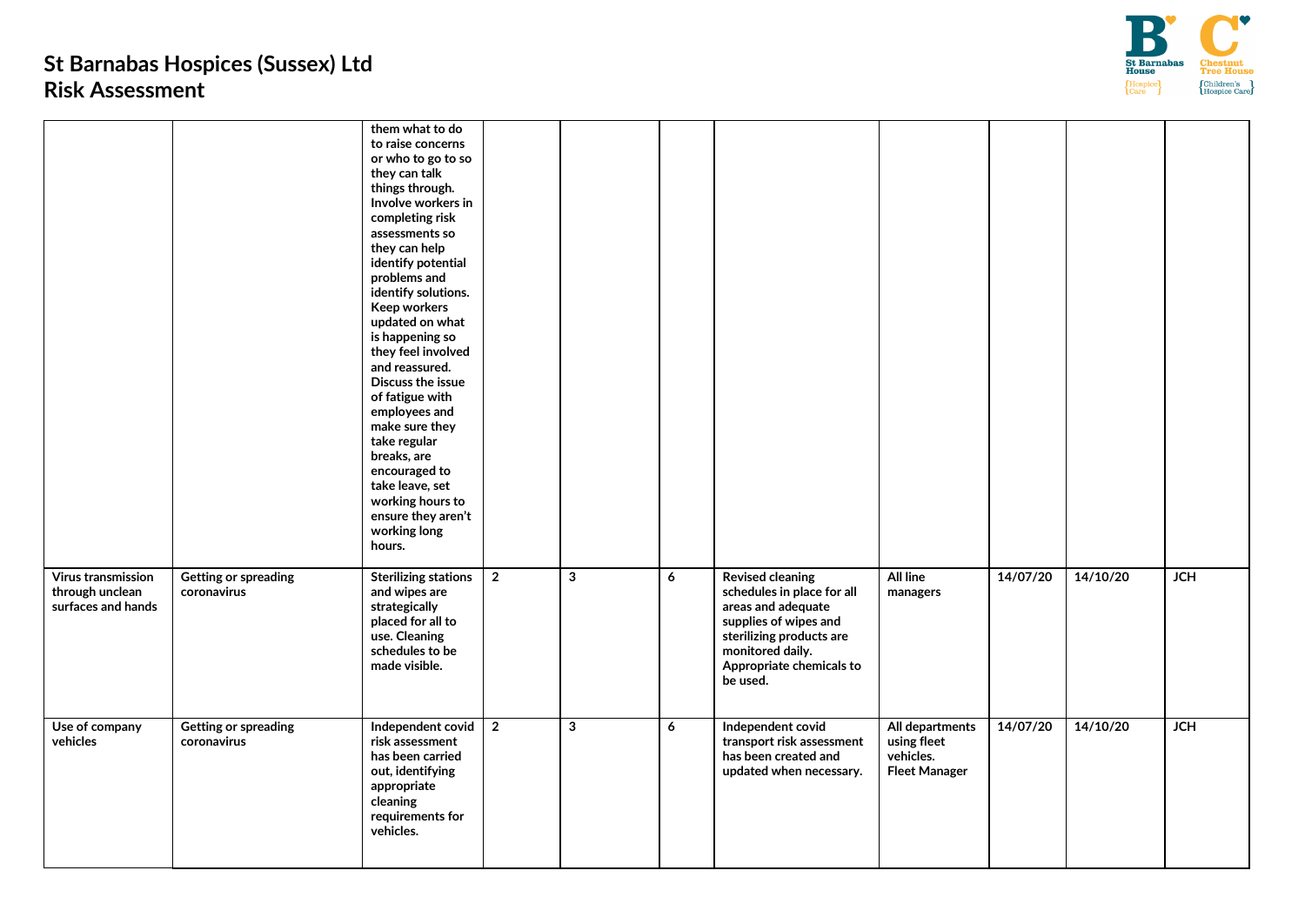

| Air Con units                                             | Coronavirus spread                                                                     | Independent risk<br>assessment by the<br>facilities dept to<br>identify the<br>hazards/risks as<br>per HVAC covid<br>HSE guidance.                                                                                                                                                                                                                                                                                                                                           | $\overline{2}$ | 3 | 6 | Set of basic instructions<br>should be by the control<br>units explaining how use<br>the air con during the<br>pandemic.                                                                                                                                                                             | <b>Head of Estates</b><br>and Facilities<br>Manager     | 14/07/20 | 14/07/20 | <b>JCH</b> |
|-----------------------------------------------------------|----------------------------------------------------------------------------------------|------------------------------------------------------------------------------------------------------------------------------------------------------------------------------------------------------------------------------------------------------------------------------------------------------------------------------------------------------------------------------------------------------------------------------------------------------------------------------|----------------|---|---|------------------------------------------------------------------------------------------------------------------------------------------------------------------------------------------------------------------------------------------------------------------------------------------------------|---------------------------------------------------------|----------|----------|------------|
| <b>Delivery drivers</b>                                   | Getting or spreading<br>coronavirus                                                    | <b>Welfare facilities</b><br>assigned to<br>delivery drivers if<br>required.                                                                                                                                                                                                                                                                                                                                                                                                 | $\mathbf{2}$   | 3 | 6 | <b>Extra caution required</b><br>when handling deliveries.<br>Follow local guidance.                                                                                                                                                                                                                 | All departments                                         | 14/07/20 | 14/07/20 | JCH        |
| <b>Common areas</b><br>(dining areas)                     | Getting or spreading<br>coronavirus                                                    | <b>Social distancing</b><br>to be observed 2m<br>or 1m if 2m can't<br>be achieved.<br>Departments to<br>stagger break<br>times to reduce<br>the risk of<br>transmission and<br>adhere to<br>guidelines if<br>children are in<br>residence.<br>For infection<br>control purposes<br>non-clinical teams<br>and clinical teams<br>are working in<br>controlled<br>separate areas.<br>Observe social<br>distancing<br>guidelines. 2m or<br>1m if 2m meters<br>can't be achieved. | $\overline{2}$ | 3 | 6 | Encourage staff to bring<br>their own lunch, Seating<br>facilities are available in<br>the gardens if weather is<br>fine. Check for staggered<br>break times with your line<br>manager. Observe the<br>social distancing measures<br>in place on the ground<br>floor as these could<br>change daily. | All departments                                         | 14/07/20 | 14/07/20 | JCH        |
| <b>Walkways and</b><br>corridors. Potential<br>crossovers | Getting or spreading<br>coronavirus                                                    | Signing in book is<br>available in the<br>staff entrance<br>lobby and must be<br>used by all staff.                                                                                                                                                                                                                                                                                                                                                                          | $\mathbf{2}$   | 3 | 6 | These guidelines are being<br>monitored constantly.<br>Staff using this entrance<br>must adhere to<br>Social distancing<br>guidelines.                                                                                                                                                               | Line managers                                           | 14/07/20 | 14/07/20 | JCH        |
| <b>Toilet facilities</b>                                  | Getting or spreading<br>coronavirus.<br>ALL staff and visitors using the<br>facilities | <b>Enhanced cleaning</b><br>regime should be<br>in place. Daily<br>check sheet                                                                                                                                                                                                                                                                                                                                                                                               | $\mathbf{2}$   | 3 | 6 | <b>Cleaning schedules should</b><br>be laminated for infection<br>control purposes and<br>mounted on the wall.                                                                                                                                                                                       | <b>Head of Estates.</b><br><b>Facilities</b><br>Manager | 19/10/20 | 19/10/20 | <b>JCH</b> |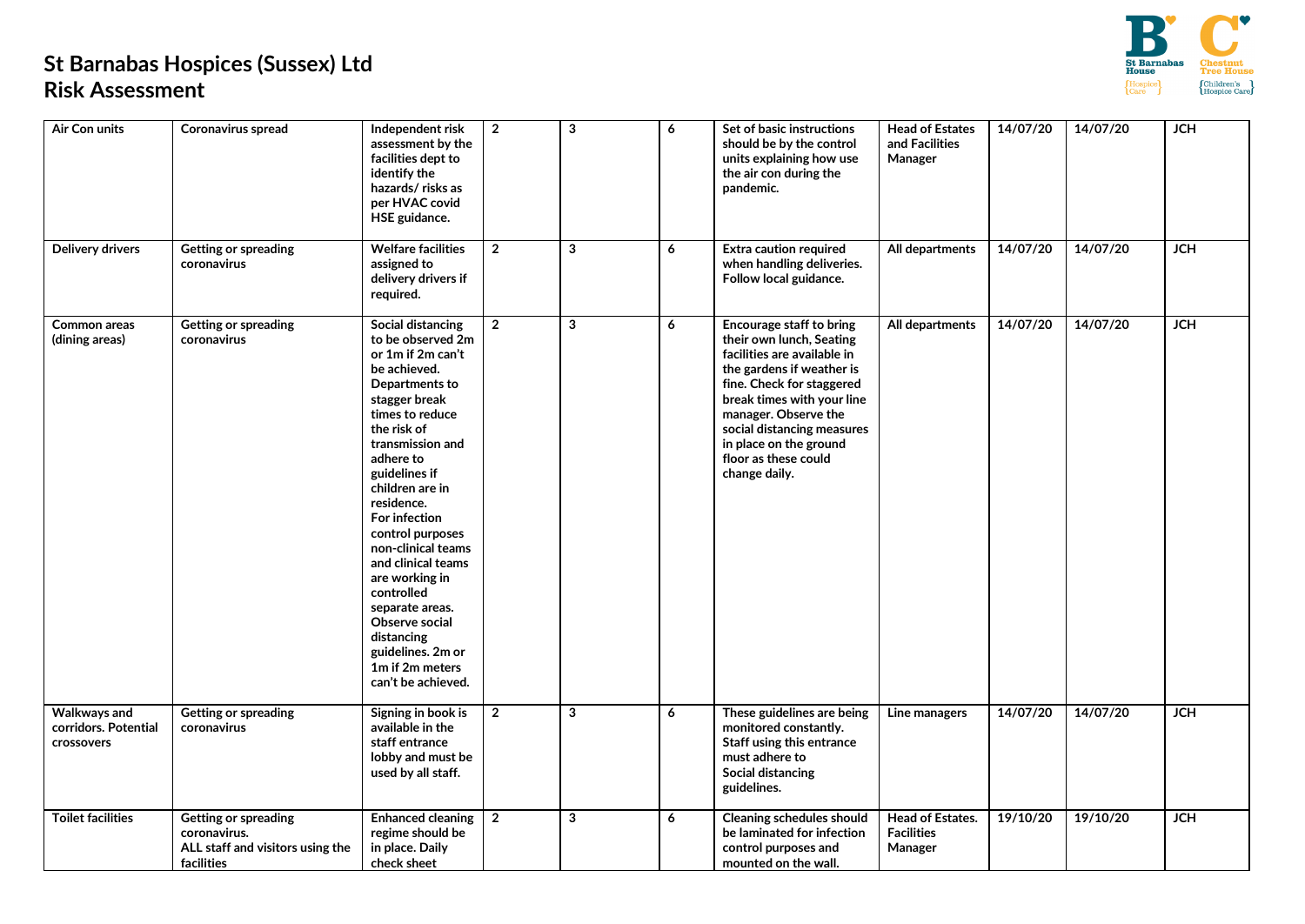

|                                                  |                                                                                                                   | should be<br>available by all<br>toilets to inform<br>staff the last time<br>they were<br>cleaned.                                                                                                    |                |              |   | Estates/ infection control<br>to carry out regular<br>monitoring and auditing                                                                                                                                                                                                                                                       |                                                        |          |          |            |
|--------------------------------------------------|-------------------------------------------------------------------------------------------------------------------|-------------------------------------------------------------------------------------------------------------------------------------------------------------------------------------------------------|----------------|--------------|---|-------------------------------------------------------------------------------------------------------------------------------------------------------------------------------------------------------------------------------------------------------------------------------------------------------------------------------------|--------------------------------------------------------|----------|----------|------------|
| Not signing in when<br>entering the<br>building. | Unable to track and trace if<br>there is an outbreak. All staff<br>coming<br>to site.<br>All staff at CTH and STB | <b>Control measures</b><br>already exist                                                                                                                                                              | $\overline{2}$ | 3            | 6 | Line managers are to<br>ensure Staff sign in and<br>out.                                                                                                                                                                                                                                                                            | All line<br>managers                                   | 16/07/20 | 16/07/20 | JCH        |
| Main reception                                   | Getting or spreading<br>coronavirus                                                                               | 2m distancing in<br>place. 2 x<br><b>Sanitizing stations</b><br>in place. Patients<br>visitors and staff<br>should not<br>congregate in this<br>area. This needs to<br>be managed at<br>local levels. | $\overline{2}$ | 3            | 6 | Plastic shield should be in<br>place for the receptionists<br>behind the desk. Situation<br>is constantly being<br>monitored.<br>Main reception CTH not<br>fully operational.                                                                                                                                                       | CTH admin staff                                        | 24/07/20 | 24/07/20 | <b>JCH</b> |
| Passenger lift                                   | Getting or spreading<br>coronavirus                                                                               | Only 1 person<br>should travel in<br>the lift car unless<br>there is medical<br>concerns that<br>needs another<br>person to be<br>present                                                             | $\overline{2}$ | $\mathbf{3}$ | 6 | Lift car should be part of<br>the enhanced cleaning<br>regimes.                                                                                                                                                                                                                                                                     | <b>Head of Estates</b><br><b>Facilities</b><br>manager | 24/07/20 | 24/07/20 | JCH        |
| Not wearing PPE                                  | Getting or spreading<br>coronavirus                                                                               | PPE to be worn in<br>clinical areas and<br>in areas where 2m<br>social distancing<br>cannot be<br>maintained, which<br>includes all office<br>spaces.                                                 | $\overline{2}$ | 3            | 6 | Adequate PPE is stored in<br>designated areas which is<br>overseen by the Chestnut<br>Tree House admin team<br>weekly. They monitor<br>stock levels and order<br>stock accordingly.<br>If your exempt from<br>wearing PPE you should<br>have an exempt badge on<br>your phone or person. Line<br>managers to assess<br>individuals. | All line<br>managers                                   | 10/08/20 | 10/08/20 | <b>JCH</b> |
| <b>Unsuitable</b>                                | Could get skin reactions and                                                                                      | <b>Stick to sanitisers</b>                                                                                                                                                                            | $\overline{2}$ | 3            | 6 | COSHH assessments need                                                                                                                                                                                                                                                                                                              | All departments                                        | 19/10/20 | 19/10/20 | <b>JCH</b> |